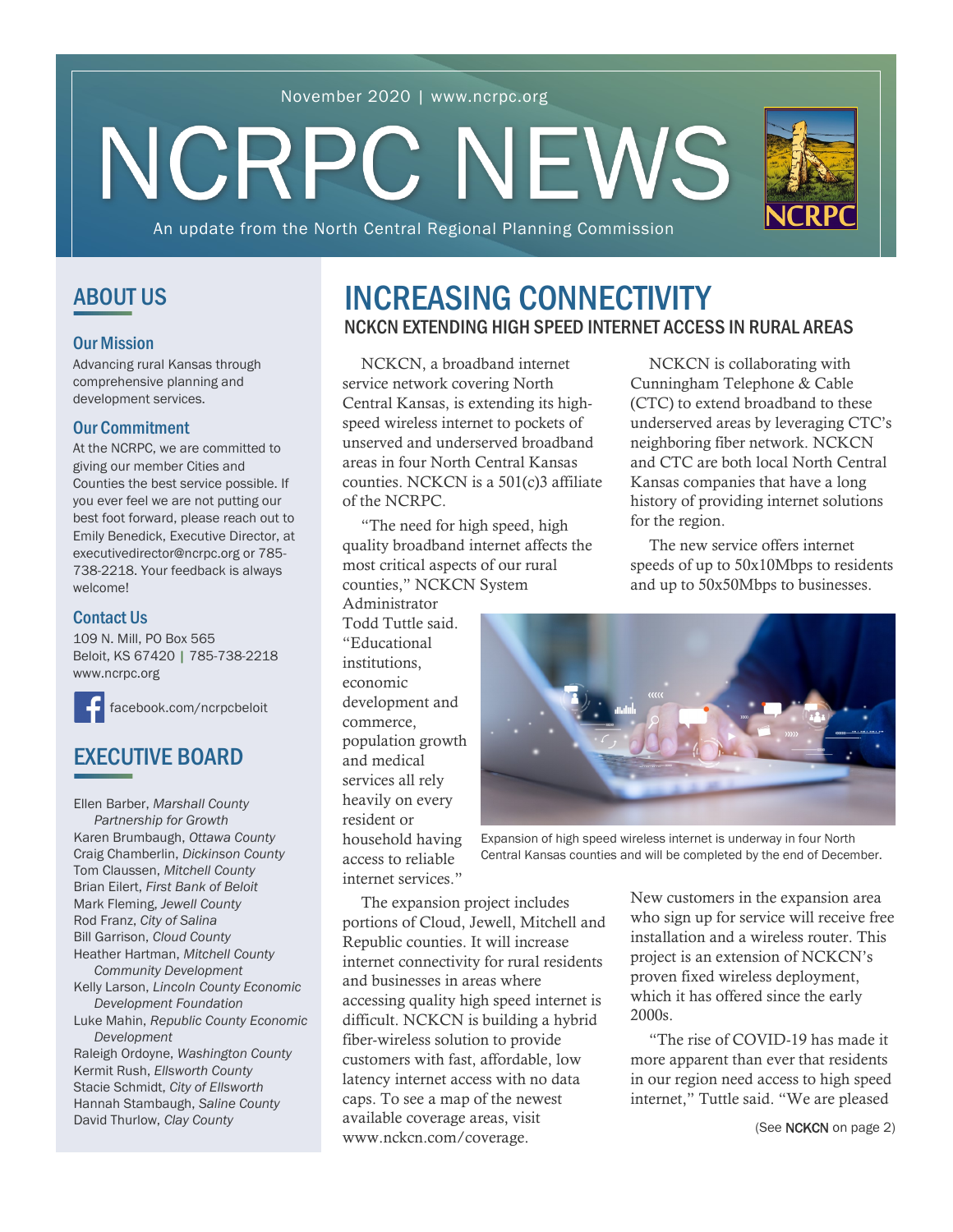# KEEP 5 IN KANSAS

### Updated Kansas wealth transfer study shows opportunity for local charitable giving

A recently updated study on the transfer of wealth in Kansas presents an opportunity to communities of all sizes for local charitable giving.

The Center for Economic Development and Business Research, part of the W. Frank Barton School of Business at Wichita State University, first completed a transfer of wealth study for Kansas in 2007 and updated it in 2012 and 2019. This study estimated future intergenerational wealth transfer for each county in Kansas. The transfer of wealth is an estimate of the household estate wealth transferred from the current generation to the next.

The most recent study indicates the following:

• \$67.7 billion will be transferred from one generation to the next in the state of Kansas from 2020 to 2025.



A little planning. A big impact.

- \$3.4 billion or 5 percent could be preserved in community foundation endowments.
- \$1.2 trillion will be transferred in the state within the next 50 years (2020 to 2070).

The Keep 5 in Kansas initiative is one tool the Kansas Association of Community Foundations (KACF) uses to promote the importance of planned, charitable giving to local community foundation endowments. The concept is that by capturing a portion of the

wealth being transferred — just 5% of an estate — will go a long way toward helping to ensure a community's future. This can provide communities with a permanent source of endowed funding to support local projects such as economic development, local nonprofits, schools, churches, public beautification and other community needs.

"Kansas community foundations are leading an effort to ensure the state's transfer of wealth is preserved and invested in communities across Kansas," Svetlana Hutfles, KACF Executive Director, said.

To find your local community [foundation, visit kansascfs.org/](https://kansascfs.org/contactLocal.cfm) contactLocal.cfm.

To learn more about the updated transfer of wealth study or Keep 5 in Kansas, visit [kansascfs.org/transfer](https://kansascfs.org/transfer-wealth.cfm)wealth.cfm.

# MEET THE EXECUTIVE BOARD

Stacie Schmidt joined the NCRPC Executive Board in July. She is an "Ellsworthian" at heart with a passion for the community where she was born and raised. Stacie is an active advocate for the community as past president of both the Ellsworth Area Chamber of Commerce and the Ellsworth Childcare & Learning Center, board member of Ellsworth Cowtown Days, facilitator of Leadership Ellsworth County, and founder of NexGen Ellsworth County. She currently also serves as a board member for the Ellsworth County Medical Center.

Schmidt has been Executive Director for Ellsworth County Economic Development since 2017. Stacie says she appreciates the



resources of colleagues in the industry and partnerships with agencies such as NCRPC, NetWork Kansas, the **Northwest** 

Stacie Schmidt

Kansas Economic Innovation Center, and the Small Business Development Center. Her previous experience is in hospitality and real estate title work.

Stacie keeps busy with her two children and also enjoys reading, spending time with family and friends, and working on marketing materials for her side business, Schmidt Family Designs.

# **NCKCN**

### (Continued from page 1)

to expand our services to help meet that need."

The expansion project is already underway and will be completed by the end of December.

This project is made possible, in part, through a Connectivity Emergency Response Grant, which was created to address the increased need for internet connectivity in Kansas in response to the COVID-19 pandemic. The funding was awarded as part of the state's Strengthening People and Revitalizing Kansas (SPARK) Economic Development and Connectivity grant application process made available from federal CARES Act funding.

To learn more or sign up for service, call NCKCN at 785-738-2218 or visit [www.nckcn.com](https://www.nckcn.com/).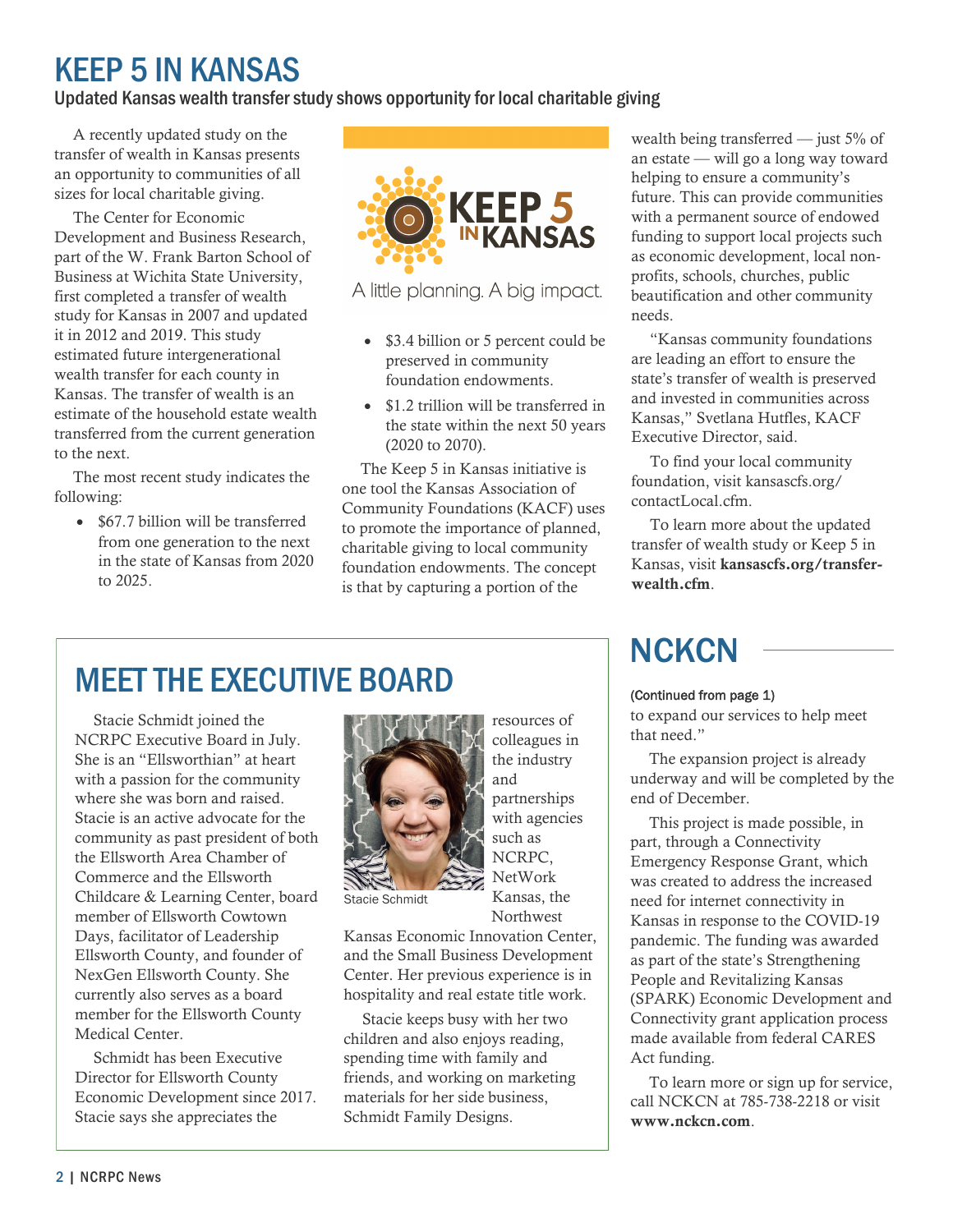# CITY OF HOPE IMPROVES WATER DISTRIBUTION SYSTEM PROJECT SPOTLIGHT

Having a safe and dependable water system is necessary for any community. The City of Hope recently completed a project to improve its water distribution system that will benefit current and future residents for many years.

Like many rural communities across Kansas, the City of Hope was faced with an aging water distribution system. The original system in Hope was made up of cast iron pipe that was installed in 1916. Improvements had been made over the years as needed. However, maintenance was becoming increasingly difficult and expensive due to the age and condition of the system. Line breaks were frequent and water loss high.

Recognizing the substantial cost involved with replacing the existing cast iron water mains, the city explored possibilities for funding assistance. In 2018, the city was awarded a \$600,000 grant through the Small Cities Community Development Block Grant Program (CDBG). The CDBG program is administered by the Kansas Department of Commerce. The city also provided a substantial project match of nearly \$1.2 million, which it secured through a USDA Rural Development loan.

### **Allaham Allen**ture is a very important component to any community."

— Larry Ryff, City of Hope Mayor

The project included the installation of approximately 23,200 lineal feet of new PVC water mains, 5,600 lineal feet of water service lines, as well as new valves, fire hydrants, and an updated metering system. Water tower painting and upgrades were also completed.

NCRPC staff provided project planning assistance, grant writing, and administration. Other key partners involved with the project include



A project to improve the water distribution system in the southern Dickinson County City of Hope was completed earlier this year. New waterlines were installed and the water tower was painted and repaired.

general contractor J & K Construction LLC and project engineer BG Consultants, Inc.

Since project completion earlier this year, the city has experienced lower water loss and fewer issues. "It has been a positive change and it was way overdue," Mayor Larry Ryff said. "The community seems very thankful and happy that there has been less interruptions with the new system."

Ryff has advice for other communities considering options for their own water improvement projects. "You definitely need determination and patience with the process," Ryff said. "Infrastructure is a very important component to any community."

For more information about the funding sources used for this project or to discuss a project funding need, contact the [NCRPC Community](https://www.ncrpc.org/services/community-development/)  [Development staff.](https://www.ncrpc.org/services/community-development/) 

# NEWS BRIEFS

### Beck Joins NCRPC Staff

We are pleased to announce that Brianne Beck has joined the NCRPC as a community development representative. A lifelong resident of Mitchell County, Brianne earned her bachelor's degree in business administration from Fort Hays State University. As part of the

community planning and development team, she will be providing support to cities, counties and non-profit

organizations



Brianne Beck

in North Central Kansas through a variety of services including grant writing and project management.

She joins the organization with more than 10 years of experience in accounting and customer service and more than 14 years of experience in coordinating services for individuals related to independent living skills training. Brianne looks forward to working with North Central Kansas communities.

Brianne and her husband, Brett, keep busy with their two children. She also enjoys camping, kayaking, sewing, and home improvement projects.

# EVENTS & DEADLINES

Thursday, December 3, 2020\* NCRPC Executive Board Meeting via Zoom, 2 p.m.

*\*Note: Given the uncertainties of scheduling events at this time, please check the website for the latest information.* 

#### [www.ncrpc.org/news/events](https://www.ncrpc.org/news/events/)

There are many great things happening in North Central Kansas communities. Periodically we feature projects from around the region to share ways communities have solved challenges.